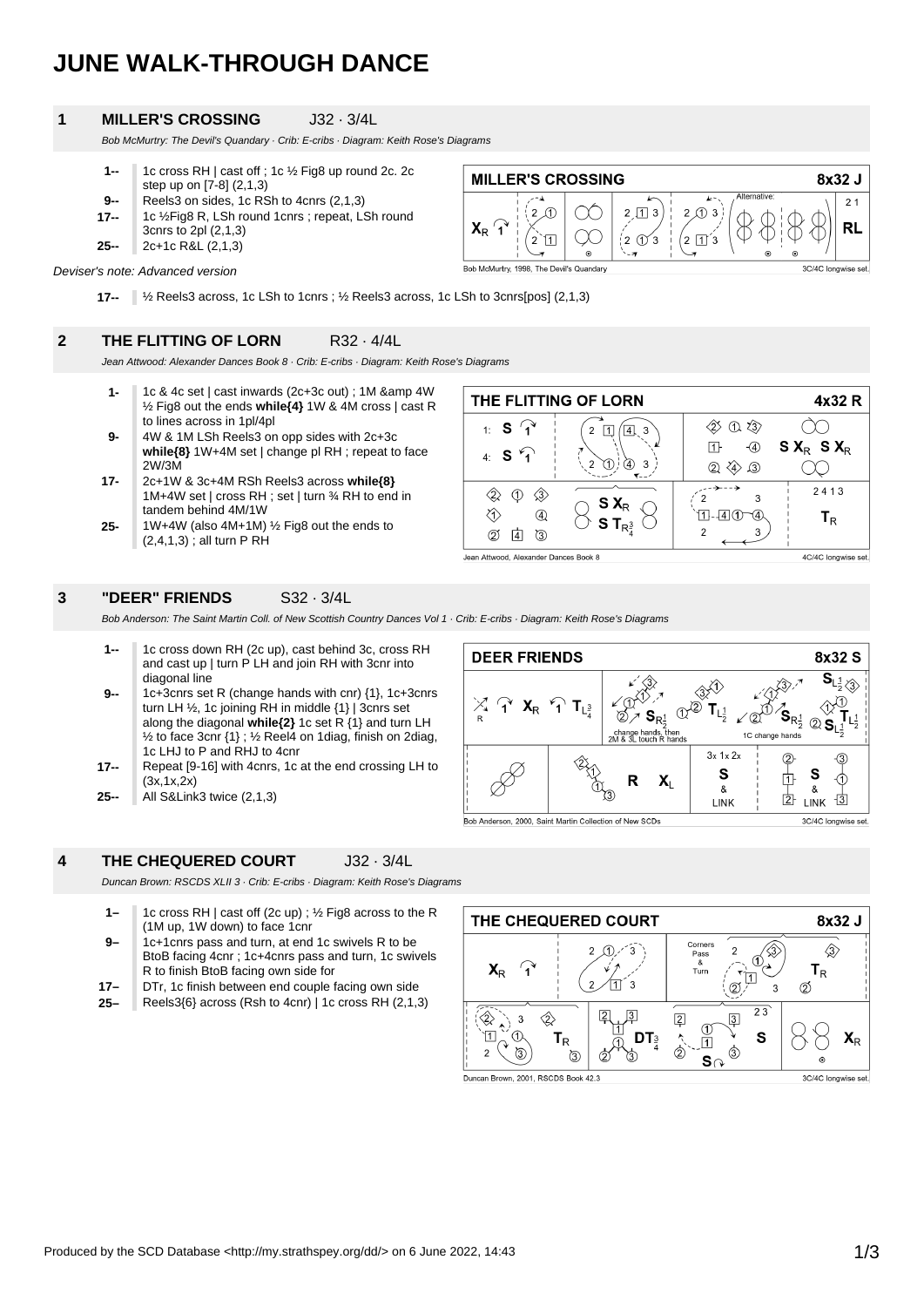# **5 THE LASS OF RICHMOND HILL** R32 · 3/4L

Fiona Turnbull: A Second Book of Graded Scottish Country Dances · Crib: E-cribs · Diagram: Keith Rose's Diagrams

- **1–** 1c lead down the middle and up, and face up in the middle
- **9–** 1c cast (2c up) | cross Lsh and dance Rsh round 1cnr | turn P LH to face 1cnr
- **17–** 1c+1cnrs cnr-Chain, finish facing 2cnr
- **25–** 1c+2cnrs cnr-Chain, finish (2,1,3)

Cnr-Chain: 1c turn cnr RH ½ | cnrs turn LH ; 1c turn same cnr RH ½ | 1c turn LH to enter next figure

#### **6 MACLEOD'S FANCY** J32 · 4/4L

John Drewry: RSCDS XXXIII 3 · Crib: E-cribs · Diagram: Keith Rose's Diagrams

- **1–** 1c+4c set facing diagonally | 1W+4M cast R round own sideline and meet with ¾ RH turn in the middle, to places **while{6}** 1M+4W make that turn and cast R round own sideline to places
- **9–** All dance Reels4 on the sides to finish (1,2,3,4) facing up/dn

**17–** Middles (2c+3c) turn ends RH ½ way to form a St Andrew's Cross (1c+4c retain RH and give LHA in the middle) | all set ; continue turns once round RH, at the end 1c+4c pass Rsh on own side to end (2,4,1,3) (1M+4W with polite turn)

**25–** (Middle couples solo:) 4c+1c set, Women cross NHJ and face ends **while{2}** Men cross over outside them





John Drewry, 1985, RSCDS Book 33.3

4C/4C longwise set.

and turn inwards to join P ; 4c(1c) lead up RH (lead down LH) between 2c(3c), cross and cast to 2pl(3pl) (2,4,1,3)

#### **7 INTERVAL**

#### **8 THE FALLS OF ROGIE** R32 · 3/4L

Jean Attwood: Alexander Dances Book 1 · Crib: E-cribs · Diagram: Keith Rose's Diagrams

- **1–** 1c cross RH | cast (2c up) ; cross RH | cast R (M up, W down)
- **9–** ½ Reels3 across (Lsh to 2cnr) ; set in lines across | all cross up/down RH
- **17–** Corners chase once clw **while{8}** 1c chase half way clw and turn RH 1¼ to face 1cnr positions
- **25–** ½ diag. Reel4 with 1cnrs, 1c pass Rsh ; ½ diag. Reel4 with 2cnrs, 1c passing Rsh to 2pl.



# **9 THE BELLE OF BON ACCORD** S32 · 4/4L

John Drewry: Deeside Book Part 2 · Crib: E-cribs · Diagram: Keith Rose's Diagrams

**1–** 1M cross, cast off round 2W to finish in the middle facing up **while{4}** 1W crosses between 2M and 3M, casts up to the middle facing down **while{4}** 3c do the same round 4c (2c & 4c step up ½ place) ; 1c+2c & 3c+4c RHA

**9–** 1c+3c Reel4 in the centre of the dance

- **17–** 1c+3c turn ¾ RH to finish facing up NHJ **while{2}** 2c & 4c dance up ½ place on the sides and in to face down NHJ. All set ; 2c+1c & 4c+3c circle4 L (to sidelines 2,1x,4,3x)
- **25–** 1c/3c lead up & cross between 2c/4c and cast off one ; 1c+3c turn BH, opening to face down | 1c dance to 4pl **while{2}** 3c cast up to 2pl. (2,3,4,1)

| THE BELLE OF BON ACCORD           | 4x32 S |               |                               |                     |
|-----------------------------------|--------|---------------|-------------------------------|---------------------|
| 3                                 | 12 34  | 13            | 13<br>24                      |                     |
| З<br>4                            | RA     |               | $\mathsf{T}_{\mathsf{R}^3_4}$ | łЗ<br>(4            |
| 21x<br>4.3x                       | R<br>2 | R<br> 3 <br>4 | 13<br>$\mathsf{T}_\mathsf{B}$ | 2<br>2              |
| John Drewry, 1981, Deeside Book 2 |        |               |                               | 4C/4C longwise set. |